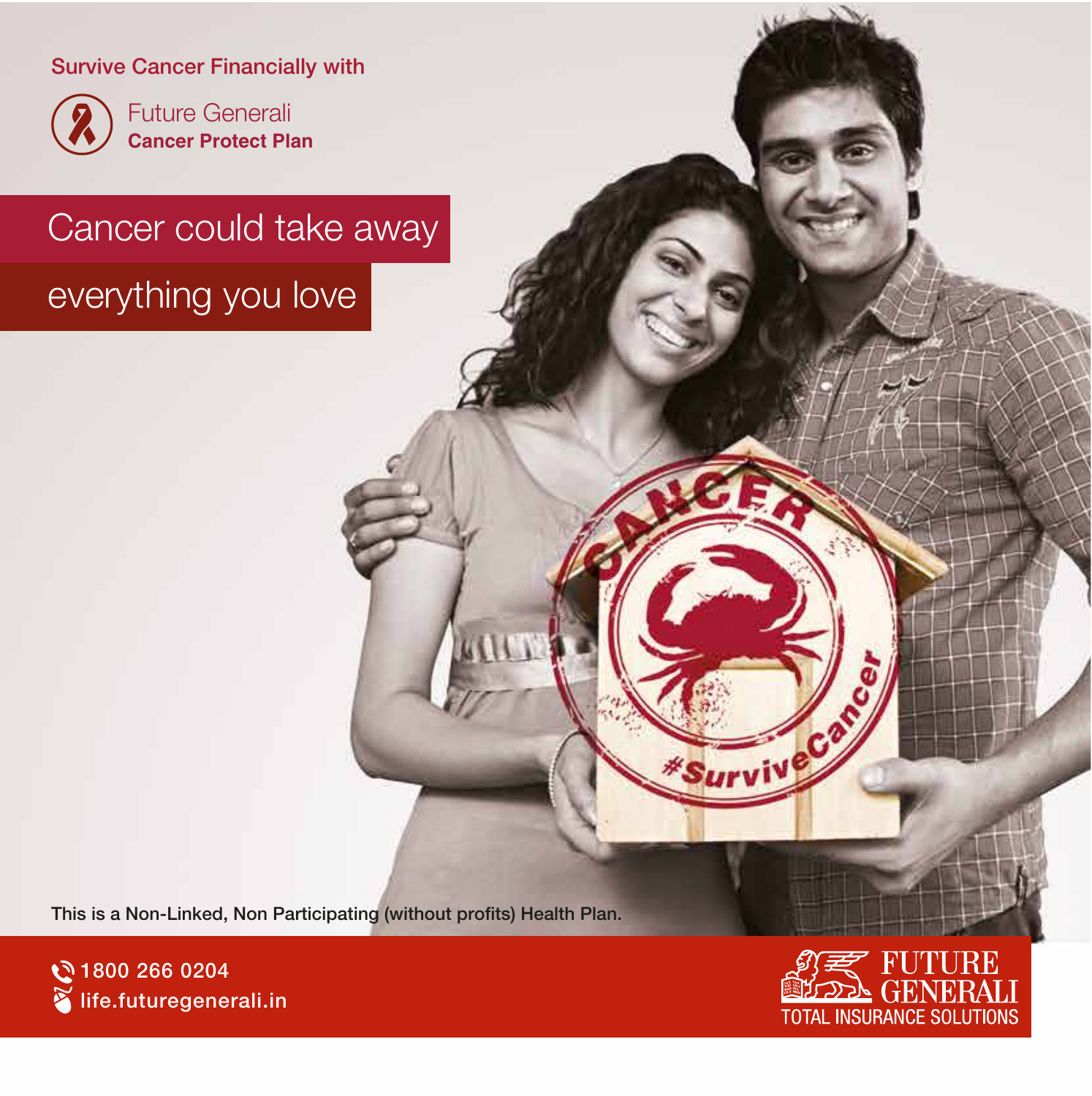## FUTURE GENERALI CANCER PROTECT PLAN

Cancer. The word itself makes you anxious and stressed. Unfortunately, the fact is that different types of cancer are being diagnosed every single day, making it one of the most common occurring diseases in india. If scientific estimates are anything to go by, it is better to be prepared to take it head-on!

Fortunately, with the advancement in medical science, you can now beat cancer. But it comes at a steep price. Do you have the financial ability to take care of these expenses with your savings alone, or will you need to give-up your dreams and aspirations to win the battle?

Presenting Future Generali Cancer Protect Plan, an easy to buy and convenient insurance plan which ensures that you are never stressed financially in your fight against cancer, right from the time you or your family detects it.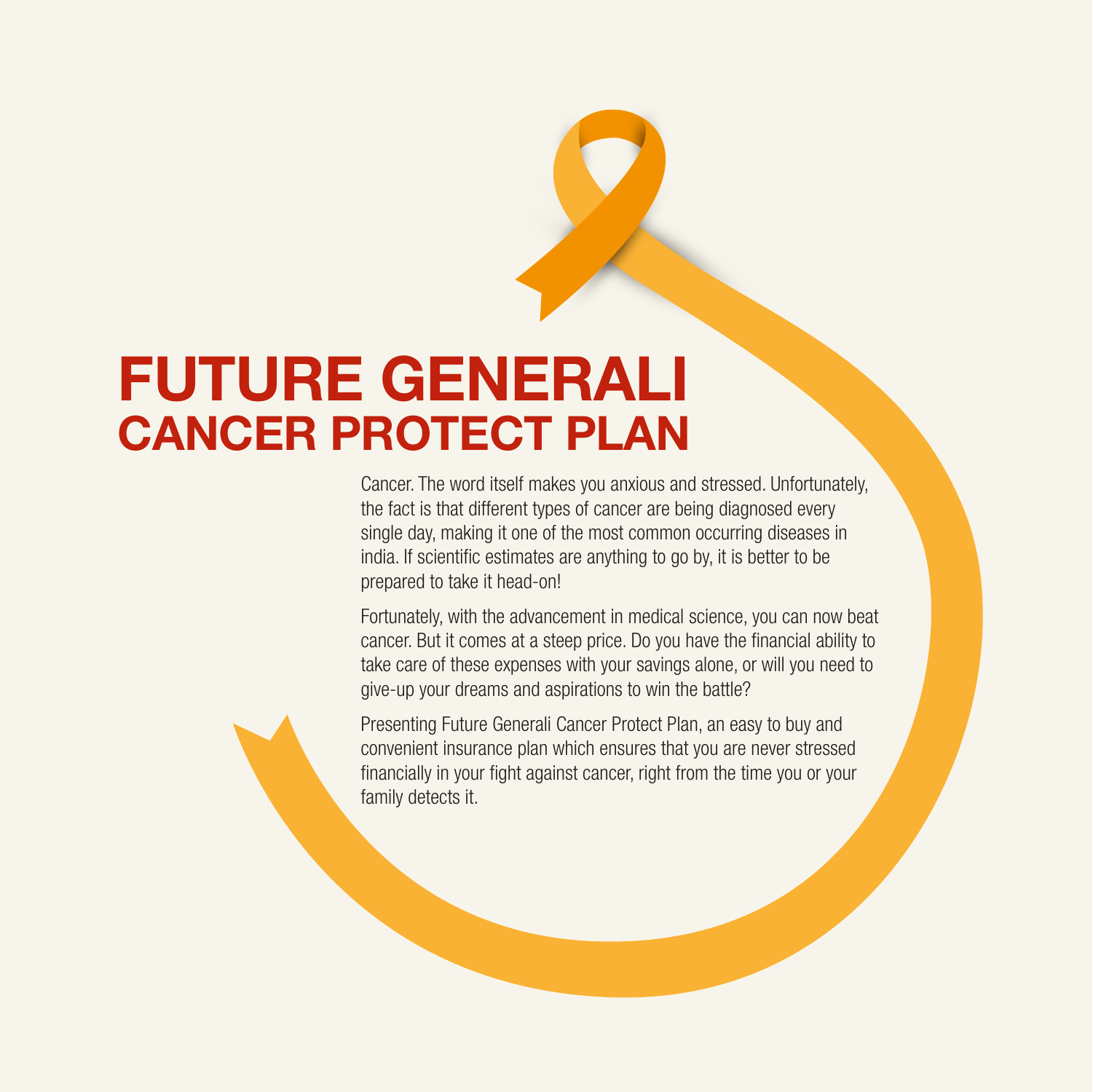### Why should you buy Future Generali Cancer Protect Plan?



The plan covers you as soon as cancer is diagnosed whether it is in Minor Stages or in Major Stage.

Lump Sum Cover (Option 1) Receive fixed payouts on diagnosis

or

Lump Sum Cover with Income Benefit (Option 2) Receive fixed payouts on diagnosis

 $+$  +  $+$   $+$ Receive 2% of your cover amount (Sum Assured) per month for a period of 60 months on diagnosis of Major Stage Cancer FLEXIBILITY TO CHOOSE YOUR PROTECTION PLAN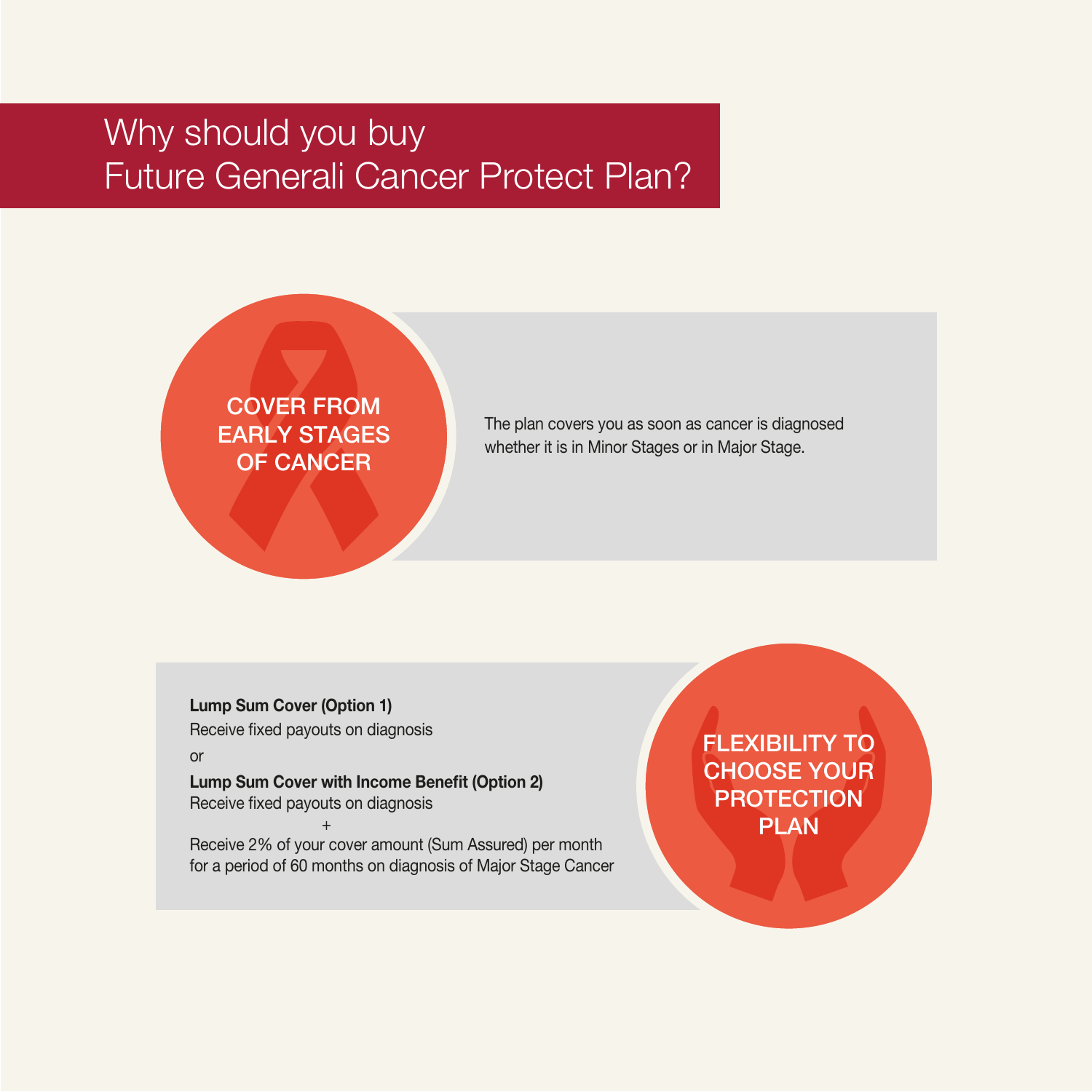| EQUIPS YOU TO BE FINANCIALLY PREPARED TO FIGHT CANCER                                           |                                                                                                                                                                                                                                                                                                                        |                                                                                                                                                                                                                                                                                                                                                                                                                                                             |  |
|-------------------------------------------------------------------------------------------------|------------------------------------------------------------------------------------------------------------------------------------------------------------------------------------------------------------------------------------------------------------------------------------------------------------------------|-------------------------------------------------------------------------------------------------------------------------------------------------------------------------------------------------------------------------------------------------------------------------------------------------------------------------------------------------------------------------------------------------------------------------------------------------------------|--|
|                                                                                                 | Lump Sum Cover<br>(Option 1)                                                                                                                                                                                                                                                                                           | Lump Sum Cover with Income Benefit<br>(Option 2)                                                                                                                                                                                                                                                                                                                                                                                                            |  |
| If cancer is diagnosed in the<br>Minor Stage.                                                   | Receive 25% of your cover amount (Sum Assured) instantly.<br><sup>\$</sup> Your premiums are waived off for next three years or till the end of the<br>policy term, whichever is earlier.                                                                                                                              |                                                                                                                                                                                                                                                                                                                                                                                                                                                             |  |
| If cancer is diagnosed in<br>Major stage.                                                       | <i>*Receive your entire cover</i><br>amount (Sum Assured)                                                                                                                                                                                                                                                              | #Receive your entire cover amount<br>(Sum Assured)<br>Income of 2% of the cover amount<br>(Sum Assured) per month for a period<br>of 60 months on diagnosis of Major<br>Stage Cancer.                                                                                                                                                                                                                                                                       |  |
| If cancer is diagnosed during<br>Minor Stage and later a<br>Major Stage cancer is<br>diagnosed. | Receive 25% of your cover<br>amount (Sum Assured) on<br>diagnosis of Minor Stage<br>cancer.<br><sup>\$</sup> Your premiums are waived off<br>for next three years or till the<br>end of the policy term,<br>whichever is earlier.<br>#75% of your cover amount<br>(Sum Assured) on diagnosis of<br>Major Stage cancer. | Receive 25% of your cover amount<br>(Sum Assured) on diagnosis in Minor<br>Stage Cancer.<br><sup>\$</sup> Your premiums are waived off for next<br>three years or till the end of the policy<br>term, whichever is earlier.<br>#75% of your cover amount (Sum<br>Assured) on diagnosis of Major Stage<br>cancer.<br>Income benefit of 2% of the cover<br>amount (Sum Assured) per month for a<br>period of 60 months on diagnosis of<br>Major Stage cancer. |  |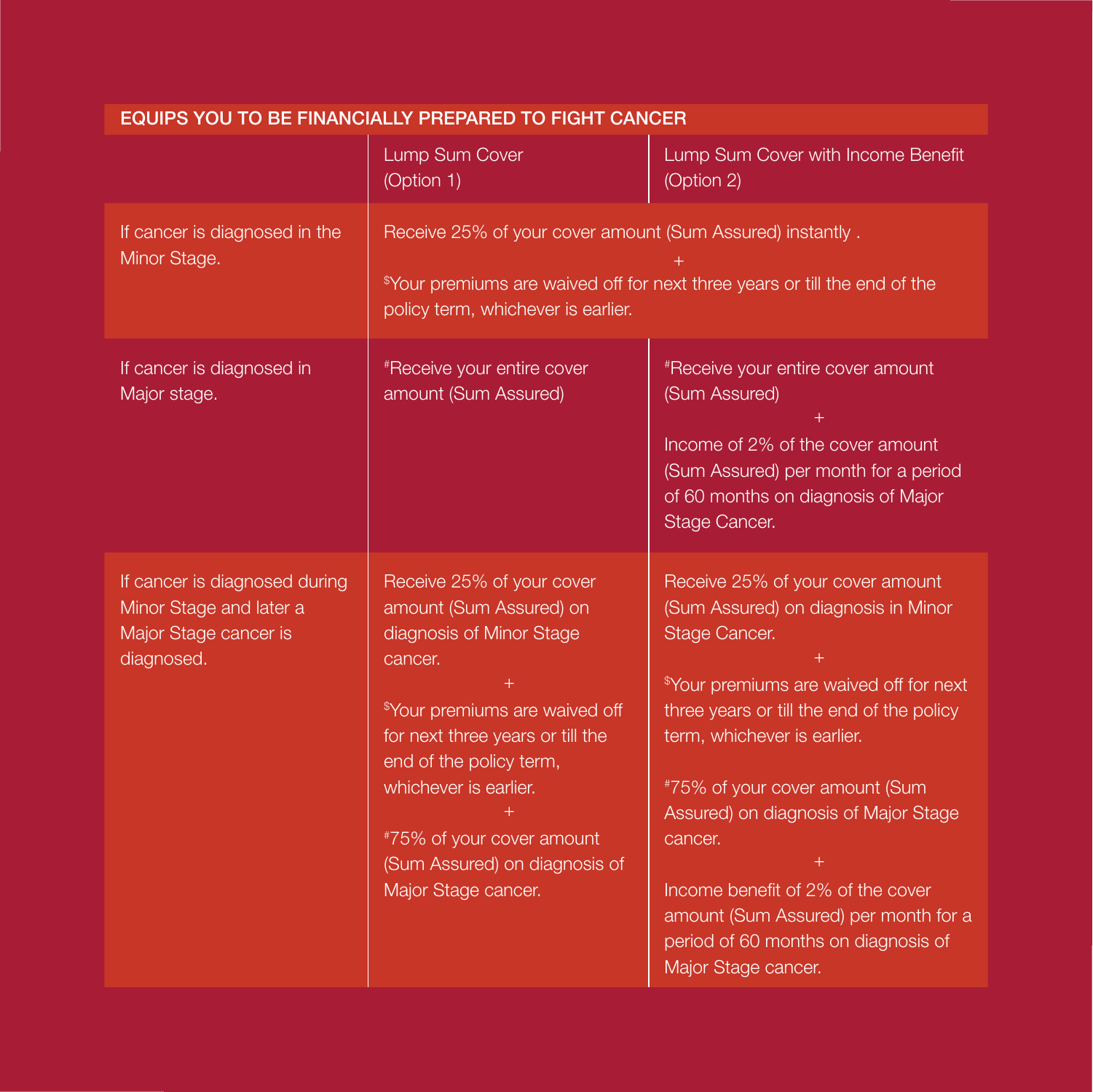- a) Minor Stage cancer benefit shall be payable once during the entire life of the policy for cancer of a particular organ.
- b) Maximum 4 times minor stage cancer benefit is payable upto a maximum of sum assured, for separate organs, in the entire life of the policy.
- c) The policy will terminate once the Sum Assured is exhausted.
- d) Sum Assured shall be highest of the following:
	- i. 10 times Annualised Premium, or
	- ii. 105% of total premiums paid as on date of claim event, or
	- iii. Maturity Sum Assured which is NIL.
	- iv. Absolute amount payable on death which is NIL.
	- v. Sum Assured

\$ Not applicable for single premium plan.

#Lump Sum benefit on diagnosis of Major Stage cancer is Sum Assured minus Lump Sum benefits paid during Minor stage cancer.



- Can be purchased anytime, anywhere
- CONVENIENT No medical examination required
	- Just fill a simple form



Yourself, Your Spouse, Children, Parents, Parent-in-Laws, Brothers and Sisters. You will have to buy individual policy for each family member.

### Plan Summary

| <b>Entry Age (as on last birthday)</b>            | <b>For Major lives: 18 years to 65 years</b><br><b>*For Minor lives: 1 year to 17 years</b>                                      |                |
|---------------------------------------------------|----------------------------------------------------------------------------------------------------------------------------------|----------------|
|                                                   | Regular premium                                                                                                                  | Single premium |
| <b>Premium Payment frequency</b><br>& Policy Term | • For Major lives: 10 years, 15 years, 20 years<br>or 80 years minus age at entry.                                               | 5 years        |
|                                                   | • For Minor lives: 18 minus age at entry or 10 years,<br>whichever is higher                                                     |                |
|                                                   | Maximum coverage age is 80 years                                                                                                 |                |
| <b>Sum Assured</b>                                | For Major lives: $\bar{x}$ 10 lakhs, $\bar{x}$ 20 lakhs, $\bar{x}$ 30 lakhs and $\bar{x}$ 40 lakhs<br>For Minor lives: ₹10 lakhs |                |
| <b>Premium Payment Mode</b>                       | <b>Regular Premium: Annual and Monthly</b><br>Single Premium: One time payment                                                   |                |

#Policy on Minor Life can be taken only when either one of the parent or legal guardian has also taken cover under Future Generali Cancer Protect Plan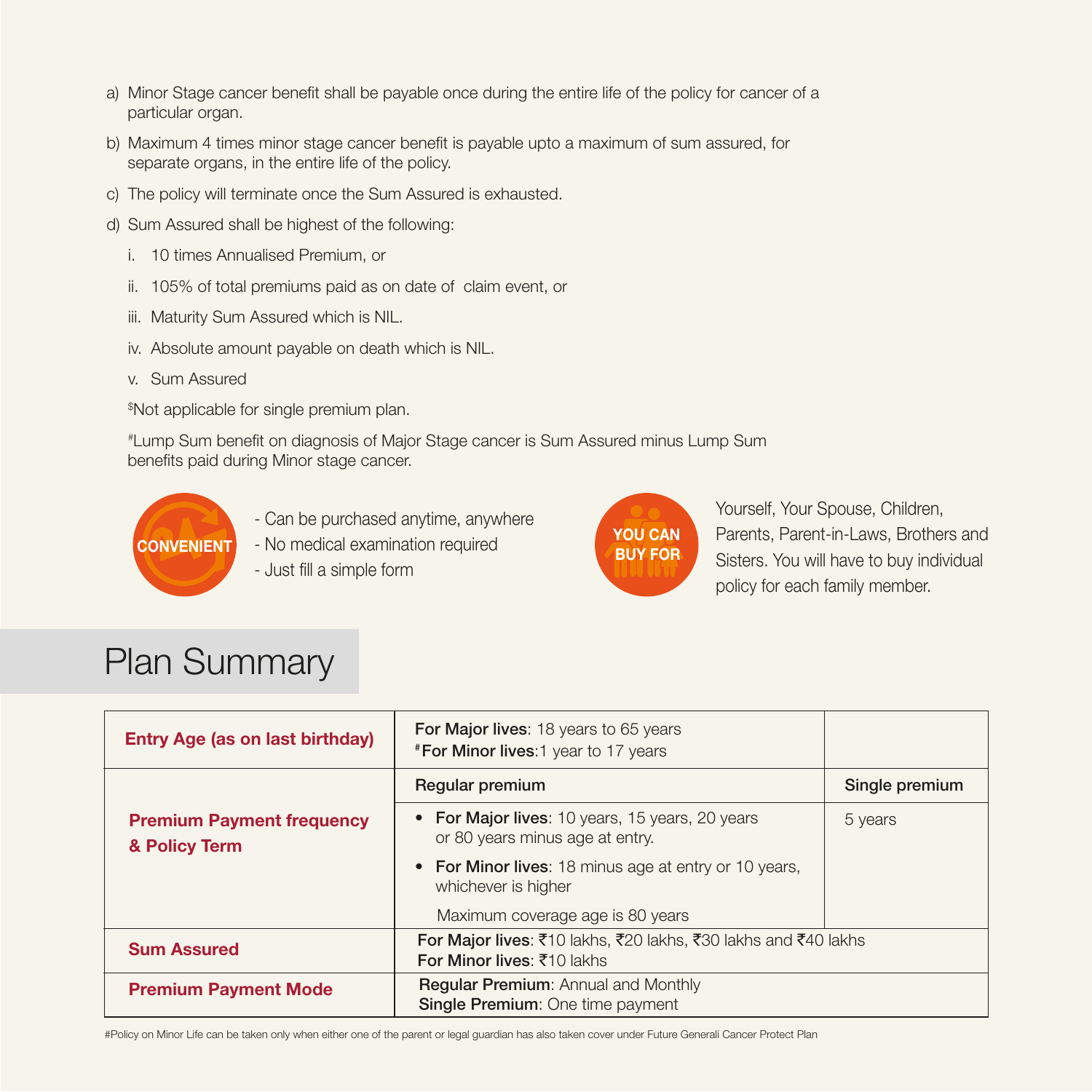### How can you buy Future Generali Cancer Protect Plan?

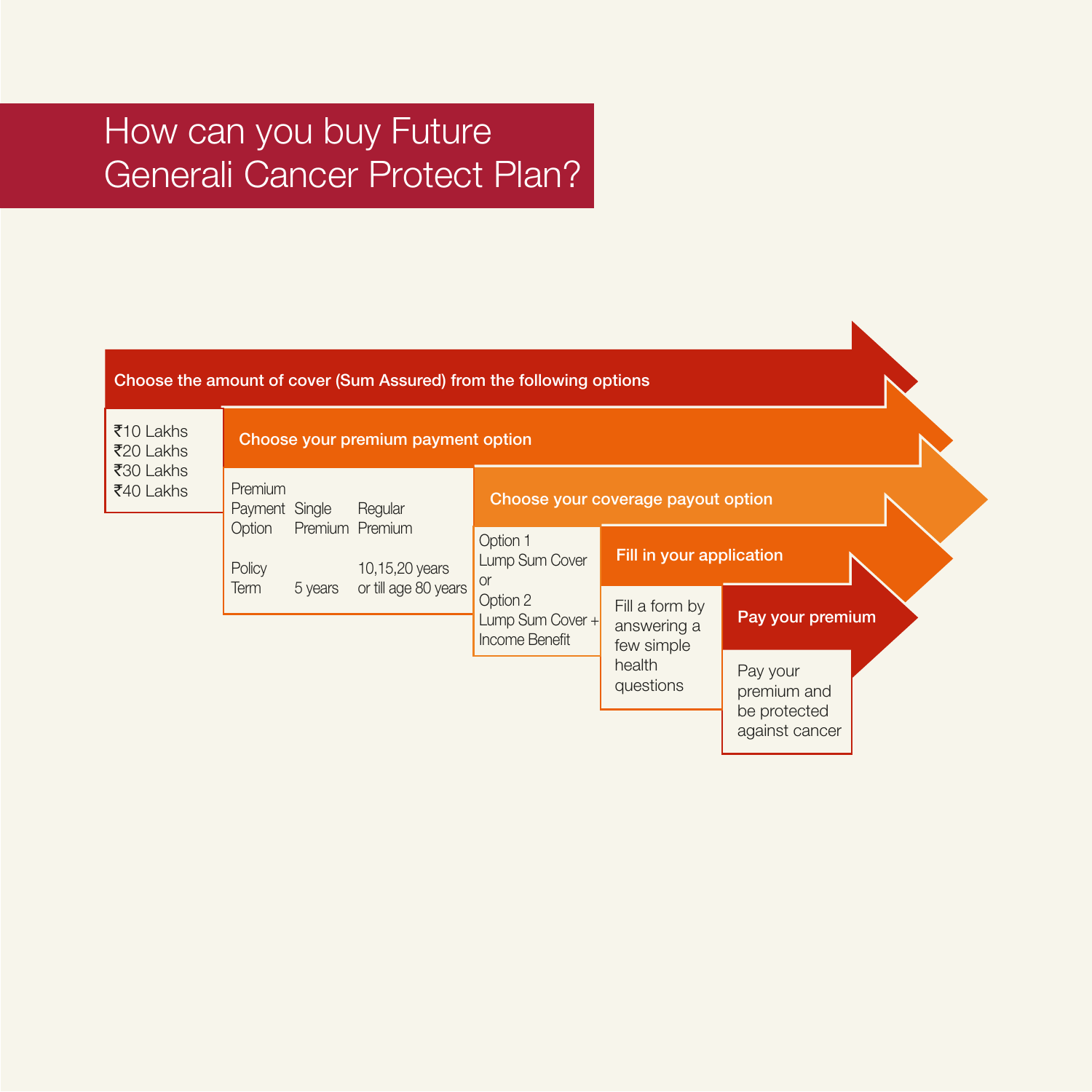### Let's understand the plan with examples

#### Example 1: Diagnosed with Minor Stage Cancer

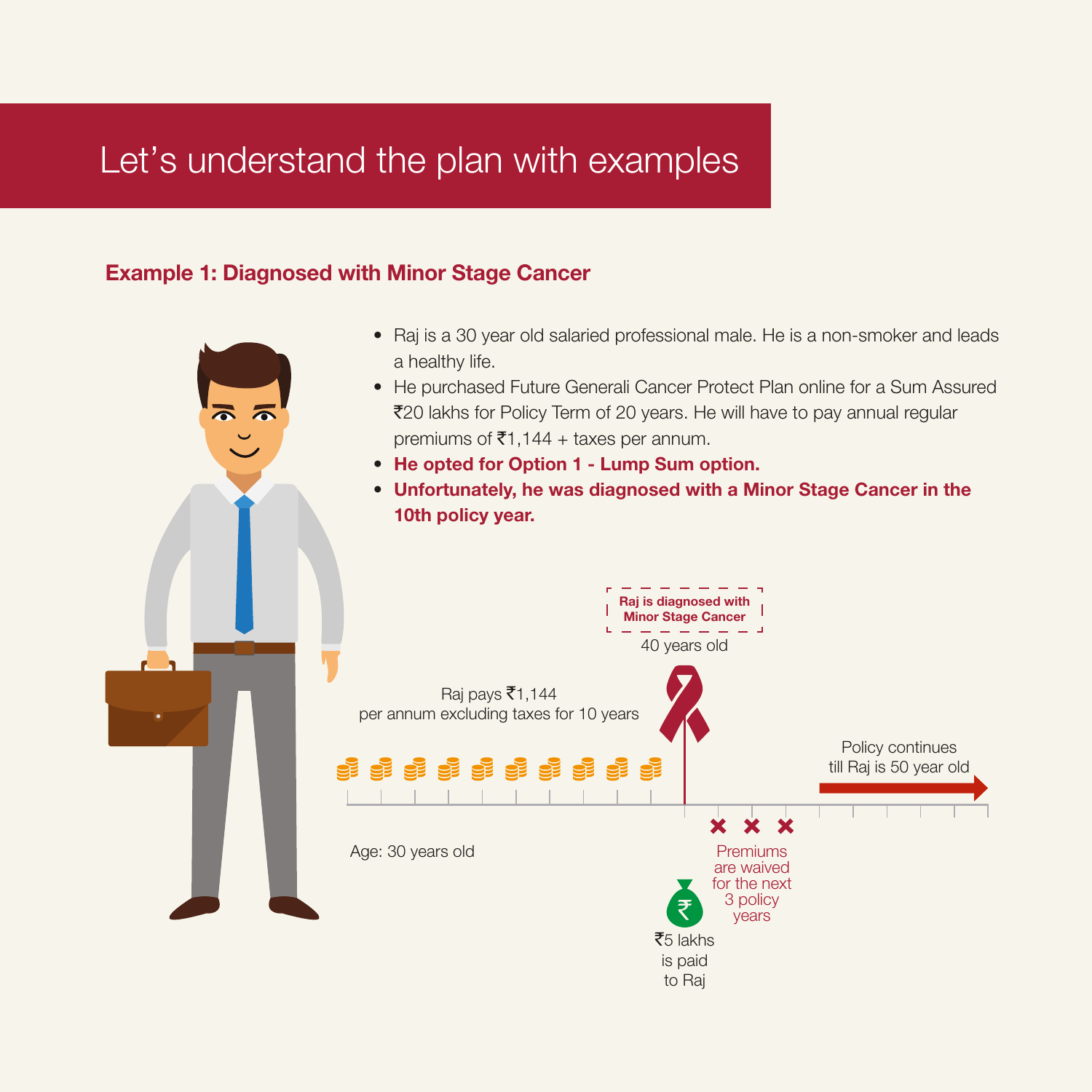#### Example 2: Diagnosed with Major Stage Cancer

- Rohit has a small family with a wife and a son
- He purchased Future Generali Cancer Protect Plan online for his 5 year old son with a Sum Assured of ₹10 lakhs for Policy Term of 13 years opting to pay annual regular premiums of  $\overline{5760}$  + taxes per annum
- He opted for Option 2 Lump Sum + Income Benefit option
- Unfortunately, his son was diagnosed with a Major Stage Cancer in the 7th policy year

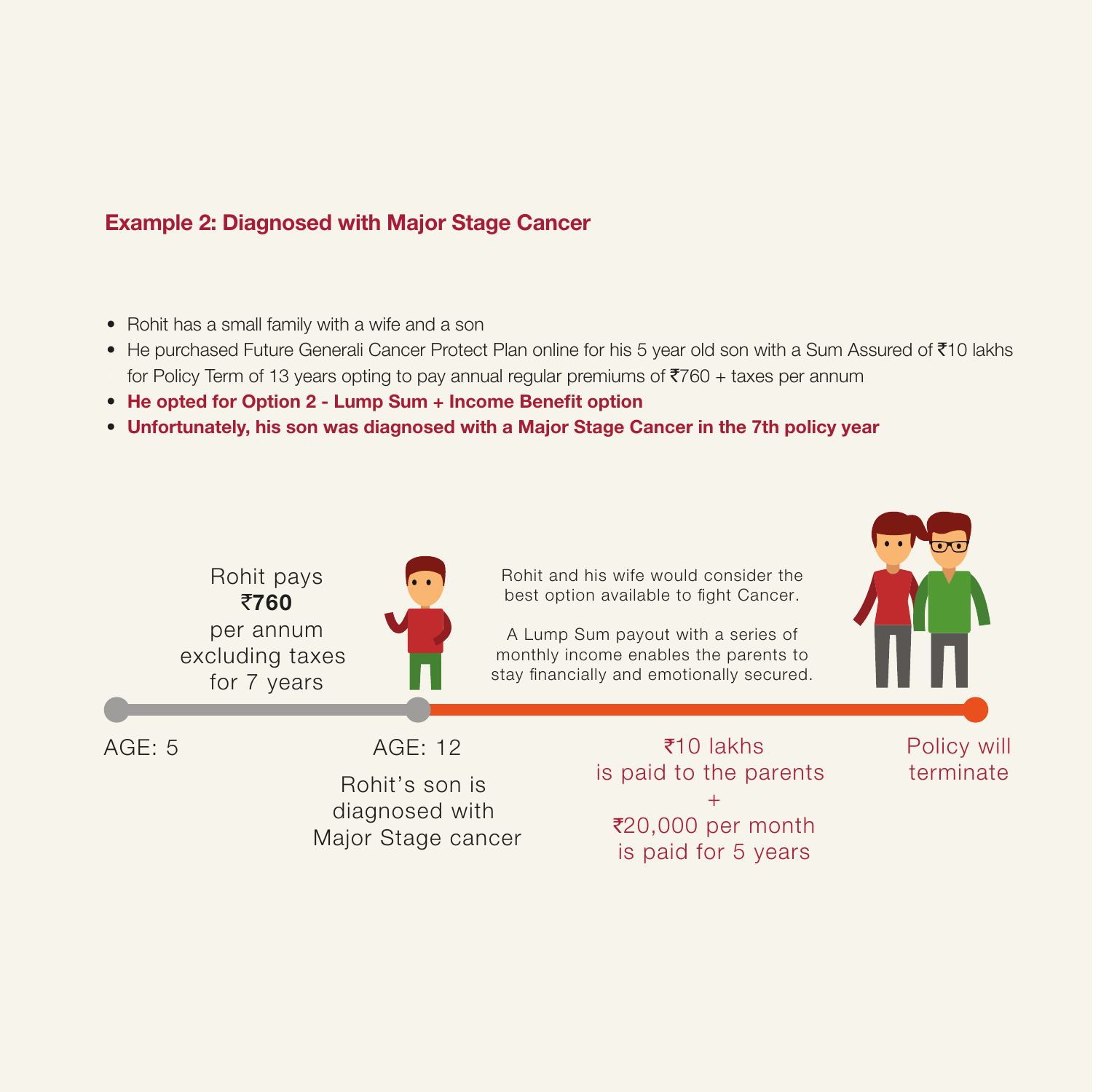#### Example 3: Diagnosed with Minor and Major Stage Cancer

- Arvind is a 35 year old salaried professional male. He is a non-smoker and leads a healthy life.
- He purchased Future Generali Cancer Protect Plan online for a Sum Assured ₹20 lakhs for Policy Term of 20 years opting to pay annual regular premiums of ₹3,552 + taxes per annum
- He opted for Option 2 Lump Sum option + Income Benefit Option
- Unfortunately, he was diagnosed with an Early Stage Cancer and after few years with Major Stage Cancer



Cancer will help Arvind and his family meet expenses for treatment and surgery.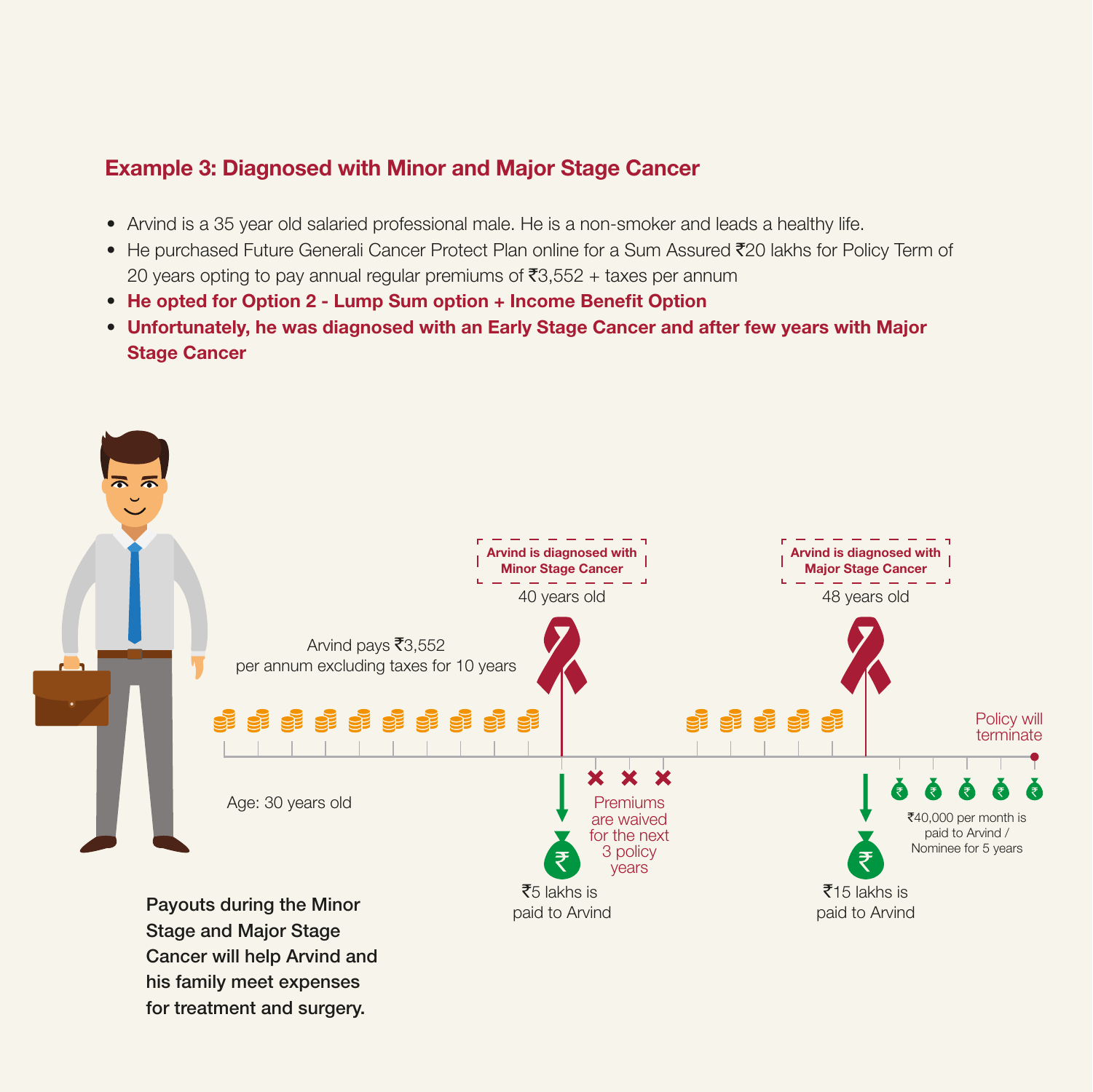## What are you covered for?

| <b>Stage</b>                 | <b>Definition and Coverage</b>                                                                                                                                                                                                                                                                                                                             |  |
|------------------------------|------------------------------------------------------------------------------------------------------------------------------------------------------------------------------------------------------------------------------------------------------------------------------------------------------------------------------------------------------------|--|
|                              | Minor Stage Cancer includes:                                                                                                                                                                                                                                                                                                                               |  |
|                              | Carcinoma in Situ (CIS) of all organs (except skin and prostate), as defined below and<br>$\bullet$<br>Early Stage Cancer, as defined below                                                                                                                                                                                                                |  |
|                              | Carcinoma of Situ of all organs (except skin and prostate) :                                                                                                                                                                                                                                                                                               |  |
|                              | Carcinoma in situ (CIS) means the focal autonomous new growth of carcinomatous cells confined to the<br>cells in which it originated and has not yet resulted in the invasion and/or destruction of surrounding<br>tissues. 'Invasion' means an infiltration and/or active destruction of normal tissue beyond the basement<br>membrane.                   |  |
|                              | The diagnosis of the Carcinoma in situ must always be supported by a histopathological report.                                                                                                                                                                                                                                                             |  |
| <b>Minor Stage</b><br>Cancer | Furthermore, the diagnosis of Carcinoma in situ must always be positively diagnosed upon the basis of<br>a microscopic examination of the fixed tissue, supported by a biopsy result.                                                                                                                                                                      |  |
|                              | In the case of the cervix uteri, Pap smear alone is not acceptable and should be accompanied with cone<br>biopsy or colposcopy with the cervical biopsy report clearly indicating presence of CIS.                                                                                                                                                         |  |
|                              | Clinical diagnosis or Cervical Intraepithelial Neoplasia (CIN) classification which reports CIN I, CIN II and<br>CIN III (where there is severe dysplasia without carcinoma in situ) does not meet the required definition<br>and are specifically excluded.                                                                                               |  |
|                              | All CIS of the skin and prostate are specifically excluded. However, tumours of the prostate histologically<br>classified as having a Gleason score greater than 6 or having progressed to at least clinical TNM<br>classification T2N0M0 are covered under the Major Stage Cancer Benefit. All CIS of the skin and<br>prostate are specifically excluded. |  |
|                              | This coverage is available only on the first occurrence of CIS for a particular organ.                                                                                                                                                                                                                                                                     |  |
|                              | Early Stage Cancer shall mean the presence of one of the following malignant conditions:                                                                                                                                                                                                                                                                   |  |
|                              | (i) Tumour of the thyroid histologically classified as T1N0M0 according to the TNM classification;<br>(ii) Prostate tumour should be histologically described as TNM Classification T1a or T1b or T1c<br>are of another equivalent or lesser classification.<br>(iii) Chronic lymphocytic leukaemia classified as RAI Stage I or II;                       |  |
|                              | (iv) Basal cell and squamous skin cancer that has spread to distant organs beyond the skin,<br>(v) Hodgkin's lymphoma Stage I by the Cotswolds classification staging system.<br>(vi) All tumors of the urinary bladder histologically classified as T1N0M0                                                                                                |  |
|                              | The Diagnosis must be based on histopathological features and confirmed by a Pathologist.<br>Pre-malignant lesions and conditions, unless listed above, are excluded.                                                                                                                                                                                      |  |
| <b>Major Stage</b><br>Cancer | Major Stage Cancer - A malignant tumour characterized by the uncontrolled growth and spread of<br>malignant cells with invasion and destruction of normal tissues. This diagnosis must be supported by<br>histological evidence of malignancy and confirmed by a pathologist. The term cancer includes<br>leukaemia, lymphoma and sarcoma.                 |  |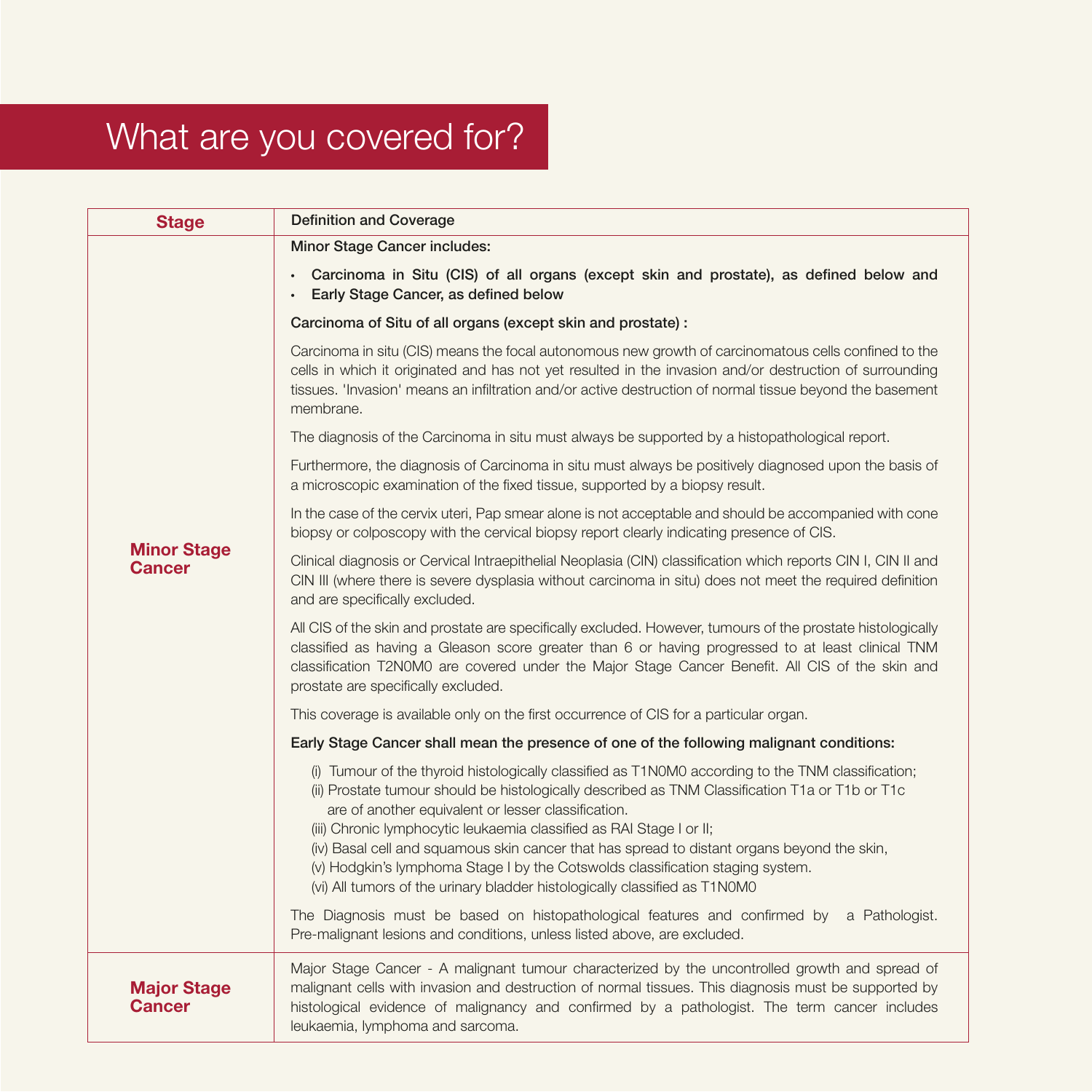## LITTLE PRIVILEGES JUST FOR YOU

| <b>FREE LOOK</b><br><b>PERIOD</b> | In case you disagree with any of the terms and conditions of the policy, you can<br>return the policy to the company within 15 days (30 days if policy is sold through<br>direct marketing mode) of its receipt of the policy document, stating your<br>objections. Future Generali will refund the policy premium after the deduction of<br>medical examination expenses of the insured person and stamp duty charges. |
|-----------------------------------|-------------------------------------------------------------------------------------------------------------------------------------------------------------------------------------------------------------------------------------------------------------------------------------------------------------------------------------------------------------------------------------------------------------------------|
| <b>LOAN</b>                       | Loan is not available against this policy.                                                                                                                                                                                                                                                                                                                                                                              |
| <b>Rider</b>                      | To enhance your financial protection and to secure yourself/your family against<br>accidental disability or demise, we present to you Rider which you may choose<br>as an additional protection. There is one rider option available under this plan -<br>Future Generali Accidental Benefit Rider (UIN: 133B027V01). Please refer to<br>respective rider brochure for details.                                         |
|                                   | The premium pertaining to health related or critical illness riders shall not exceed<br>100% of premium under the base product, the premiums under all other life<br>insurance riders put together shall not exceed 30% of premiums under the base<br>product. Any benefit arising under each of the above mentioned riders shall not<br>exceed the sum assured under the base product.                                 |
|                                   |                                                                                                                                                                                                                                                                                                                                                                                                                         |

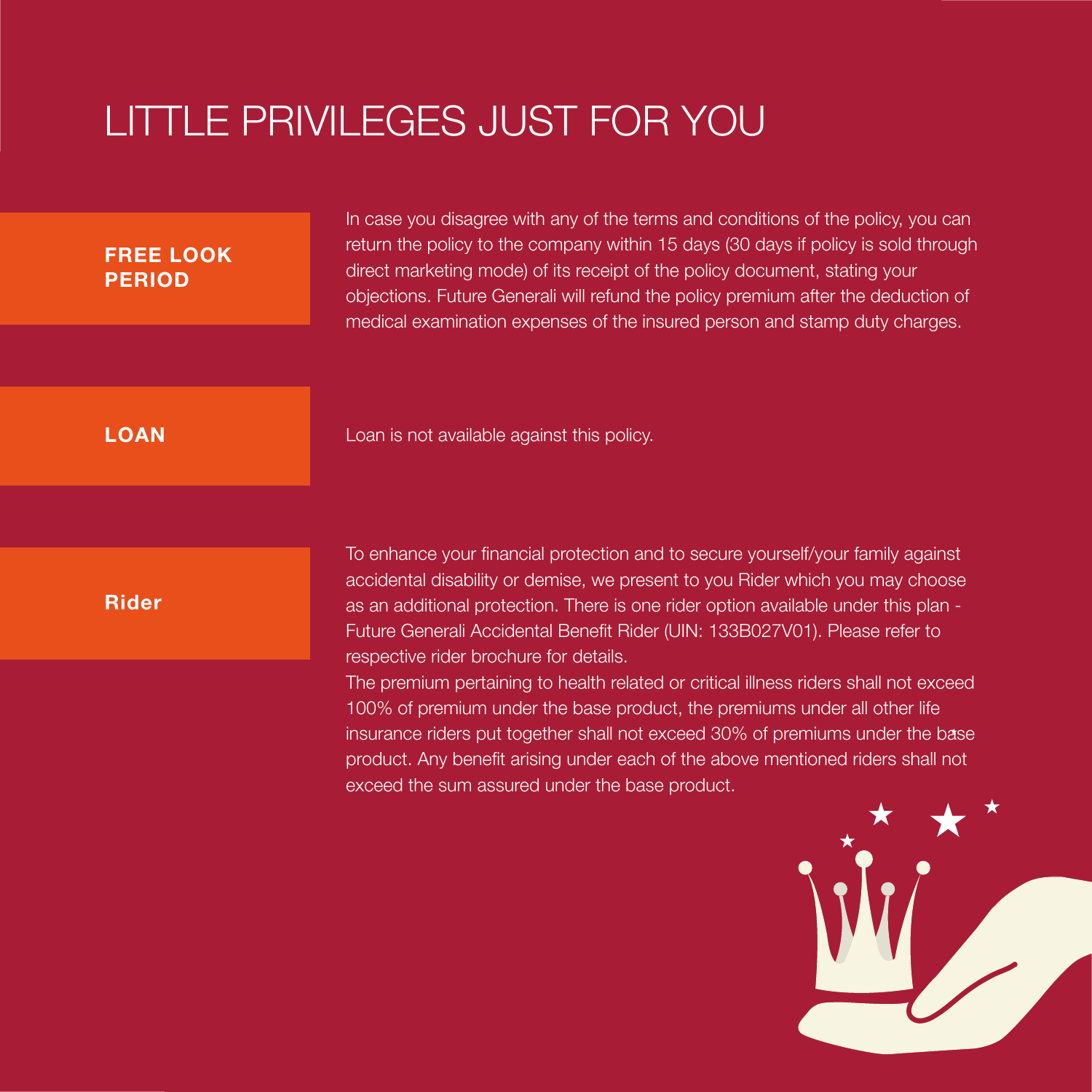#### **SURRENDER** VALUE

The policy acquires a Surrender Value immediately after payment of single premium. The policyholder may terminate the policy anytime by surrendering the policy for a surrender value. For single premium option, surrender benefit is equal to single premium including extra premium for substandard lives, if any (exclusive of service tax) multiplied by surrender value factor as given below:

| Policy Year of Surrender | <b>Guaranteed Surrender Value Factor</b><br>as a percentage of Premium |
|--------------------------|------------------------------------------------------------------------|
|                          | 56%                                                                    |
| 2                        | 42%                                                                    |
| B                        | 28%                                                                    |
| 4                        | 14%                                                                    |
| 5                        | NII.                                                                   |

No Surrender Benefit shall be payable if policy is surrendered in the last policy year.

#### **GRACE** PERIOD

You get a grace period of 30 days for annual mode / 15 days for monthly mode from the premium due date to pay your missed premium. During this grace period, you will continue to be insured and be entitled to receive the benefits. If a valid claim arises under the policy during the Grace Period, but before the payment of due premium, the claim will be honoured. In such cases, the due premium will be deducted from the benefit payable.

#### TAX **BENEFITS**

The Premium(s) paid by you are eligible for tax benefit as may be available under the provisions of Section(s) 80D as applicable. For further details, consult your tax advisor. Tax benefits are subject to change from time to time.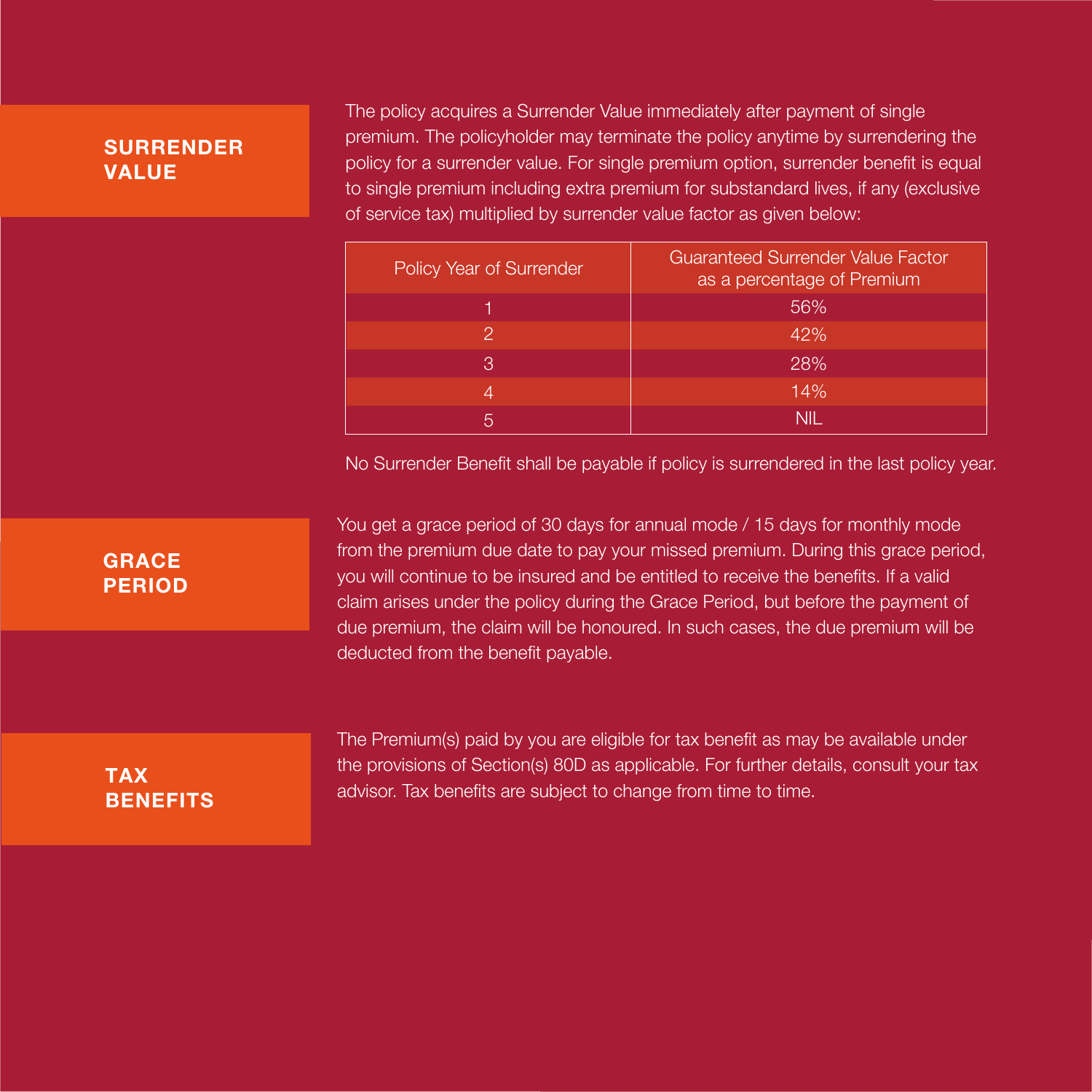## TERMS AND CONDITIONS

#### Premium guarantee

Premium rates are guaranteed for an initial period of 5 years and thereafter for a period of every block of three years. Company can review the renewal premium after the completion of first 5 policy years and that reviewed premiums will remain unchanged for a period of every block of three years. Any such change in premium shall be subject to prior approval from IRDAI.

In case of any change in premium rates, the revised premium rates shall be applicable based on age at entry and original policy term chosen. In case of no revision in premium rates, the original premium rates shall be applicable.

Changes in rates will be applicable from the date of approval by the Authority and shall be applied only prospectively thereafter for new policies and for existing policies which have completed initial period of 5 policy years and thereafter every 3 policy years subject to revision in premium rates.

#### Waiting period

180 days from risk commencement date or date of reinstatement.

No benefits shall be payable under this Policy for Minor Stage Cancer and Major Stage Cancer diagnosed or with the signs or symptoms of which first occurred within 180 days following the effective date of the policy or reinstatement date (whichever is later).

#### Survival period

7 days from the diagnosis of any claim event.

No benefit is payable under this Policy for Minor Stage Cancer and Major Stage Cancer if the Insured Person has survived for less than or equal to seven (7) days following the date of first diagnosis of Minor Stage Cancer and Major Stage Cancer respectively by any medical practitioner/pathologist. However we may confirm the same with independent medical practitioner/pathologist.

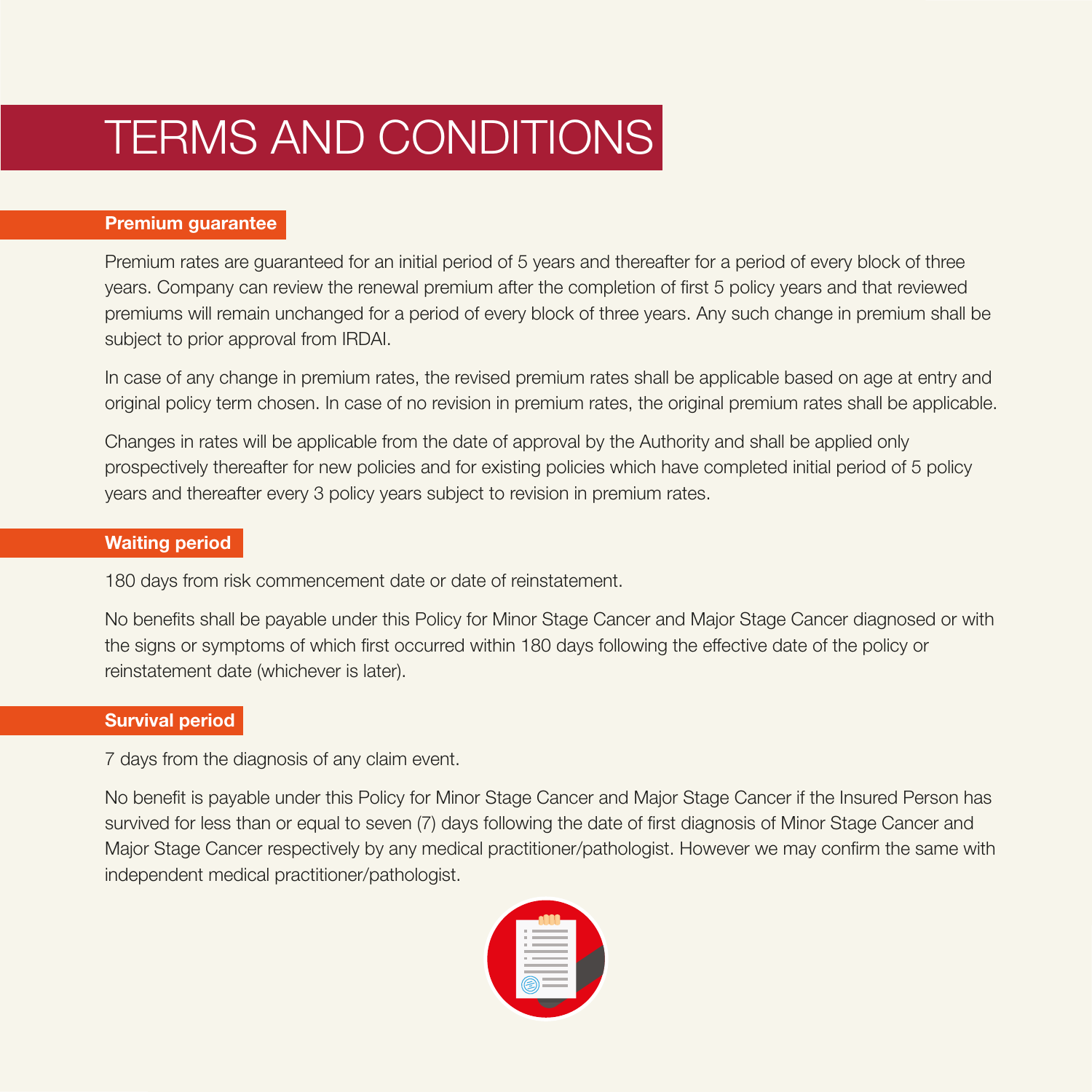#### Lapse

If your due premium remains unpaid at the end of the grace period the policy shall lapse and no benefit will be provided to you during lapse period. You can revive the policy within 2 years from the date of last unpaid premium. The policy will be terminated for no value at the end of revival period.

#### Revival period

A lapsed policy may be revived during the Policy Term within a period of two years from the due date of first unpaid premium. The revival will be considered on receipt of a written application from the policyholder along with payment of all overdue premiums. No interest shall be charged on revival.

#### **Exclusions**

#### **Change in Premium Payment Frequency:**

• Change in premium payment frequency is not allowed under this Plan

#### **Exclusions**

No benefit is payable under the Plan for any Major Cancer, Carcinoma-in-situ and Early Stage Cancer, resulting directly or indirectly from or caused or contributed by (in whole or in part) any of the following:

- i. Sexually Transmitted Disease, AIDS or HIV
- ii. Any congenital conditions; or
- iii. Any pre-existing condition (as defined above)
- iv. Intoxication by alcohol or narcotics or drugs not prescribed by a Registered Medical Practitioner.
- v. Nuclear, biological or chemical contamination (NBC).

#### The following are excluded under Major Stage Cancer:

 I. Tumours showing the malignant changes of carcinoma in situ & tumours which are histologically described as premalignant or non-invasive, including but not limited to: Carcinoma in situ of breasts, Cervical dysplasia CIN-1, CIN -2 & CIN-3.

- II. Any skin cancer other than invasive malignant melanoma
- III. All tumours of the prostate unless histologically classified as having a Gleason score greater than 6 or having progressed to at least clinical TNM classification T2N0M0.
- IV. Papillary micro carcinoma of the thyroid less than 1 cm in diameter
- V. Chronic lymphocyctic leukaemia less than RAI stage 3
- VI. Microcarcinoma of the Bladder
- VII. All tumours in the presence of HIV infection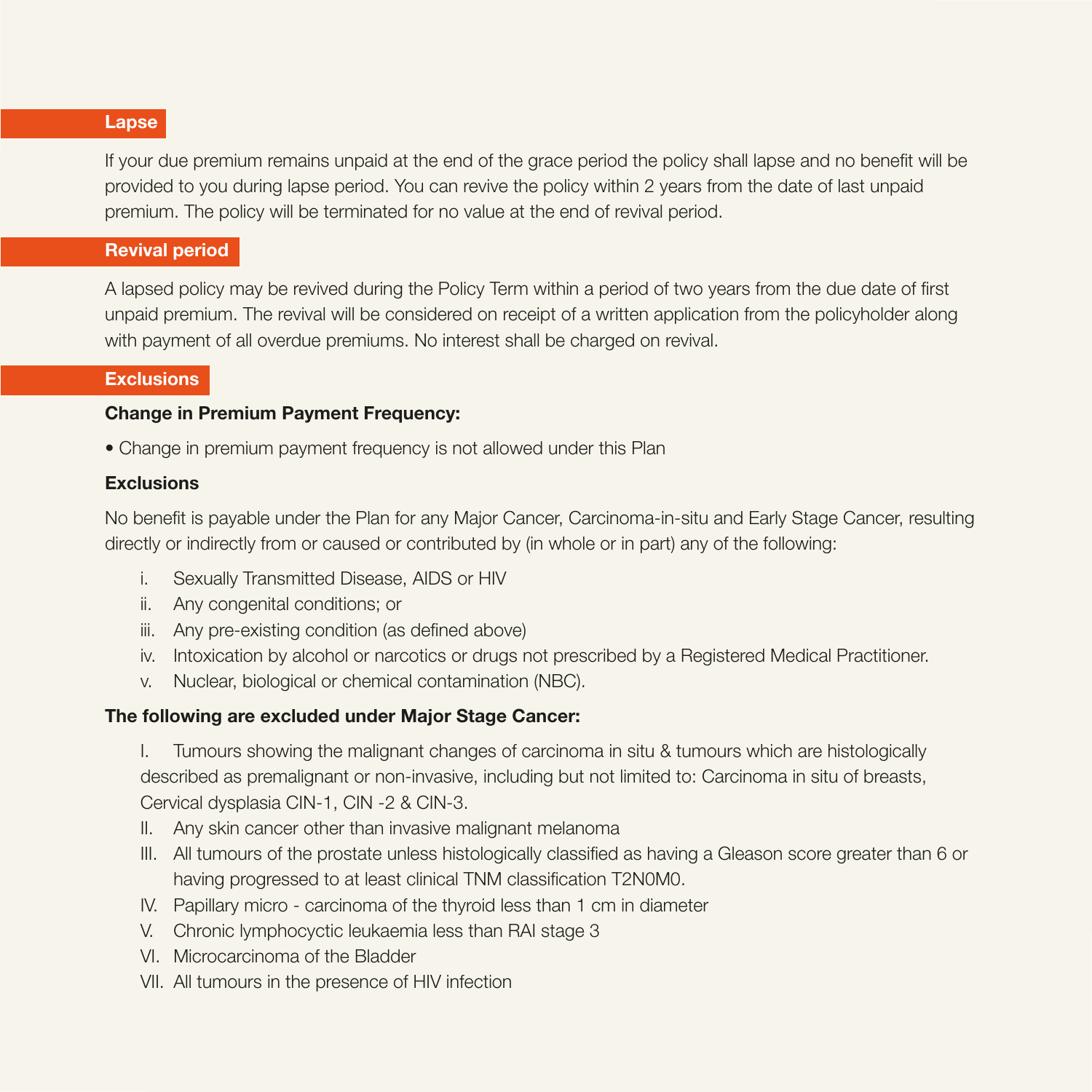#### Pre-existing condition

Pre-existing condition is a cancer condition (primary or metastatic); precancerous condition or related condition(s) for which the insured had signs or symptoms, and/or was diagnosed, and/or received medical advice/treatment within 48 months prior to the date on which the policy was issued or reinstated by the insurer. Reinstatement means the revival of policy post expiry of grace period.

#### Nomination and Assignment

Nomination, in accordance with Section 39 of Insurance Act, 1938, as amended from time to time is permitted under this policy.

Assignment, in accordance with Section 38 of the Insurance Act, 1938, as amended from time to time is permitted under this policy.

## PROHIBITION ON REBATES

#### Section 41 of the Insurance Act 1938 as amended from time to time states

1. No person shall allow or offer to allow, either directly or indirectly, as an inducement to any person to take or renew or continue an insurance in respect of any kind of risk relating to lives or property in India, any rebate of the whole or part of the commission payable or any rebate of the premium shown on the policy, nor shall any person taking out or renewing or continuing a policy accept any rebate, except such rebate as may be allowed in accordance with the published prospectuses or tables of the insurer:

Provided that acceptance by an insurance agent of commission in connection with a policy of life insurance taken out by himself on his own life shall not be deemed to be acceptance of a rebate of premium within the meaning of this sub section if at the time of such acceptance the insurance agent satisfies the prescribed conditions establishing that he is a bona fide insurance agent employed by the insurer.

2. Any person making default in complying with the provisions of this section shall be liable for a penalty which may extend to ten lakh rupees.

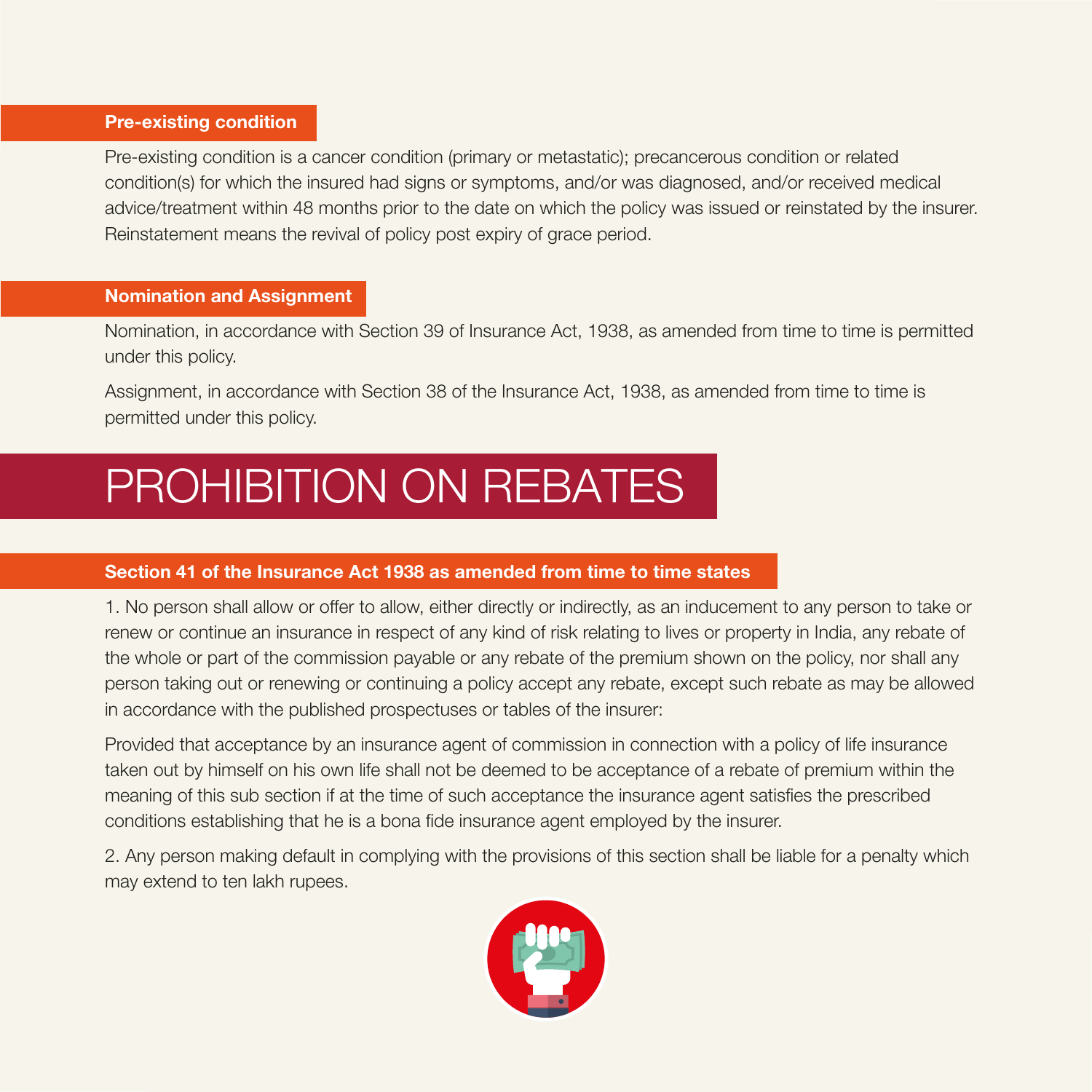## NON-DISCLOSURE

#### Section 45 of Insurance Act, 1938 as amended from time to time states

1. No policy of life insurance shall be called in question on any ground whatsoever after the expiry of 3 years from the date of the policy i.e. from the date of issuance of the policy or the date of commencement of risk or the date of revival of the policy or the date of the rider to the policy, whichever is later.

2. A policy of life insurance may be called in question at any time within 3 years from the date of issuance of the policy or the date of commencement of risk or the date of revival of the policy or the date of the rider to the policy, whichever is later, on the ground of fraud.

For further information, Section 45 of the Insurance Laws (Amendment) Act, 2015 may be referred.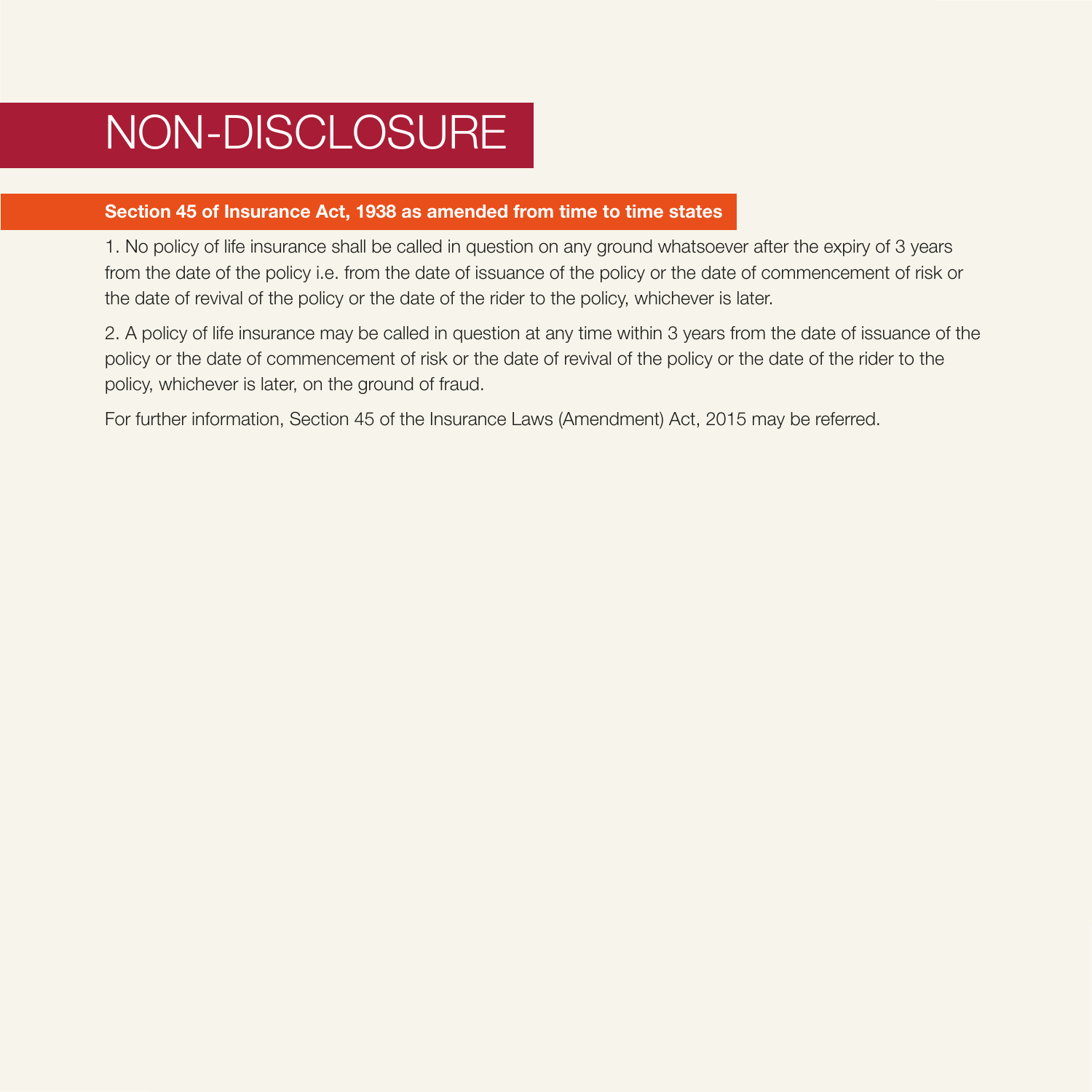# WHY **CHOOSE** US

Future Generali is a joint venture between India's leading retailer Future Group, Italy based insurance major Generali and Industrial Investment Trust Ltd. (IITL). The Company was incorporated in 2006 and brings together the unique qualities of the founding Companies - local experience and knowledge with global insurance expertise. Future Generali offers an extensive range of life insurance products, and a network that ensures we are close to you wherever you go.